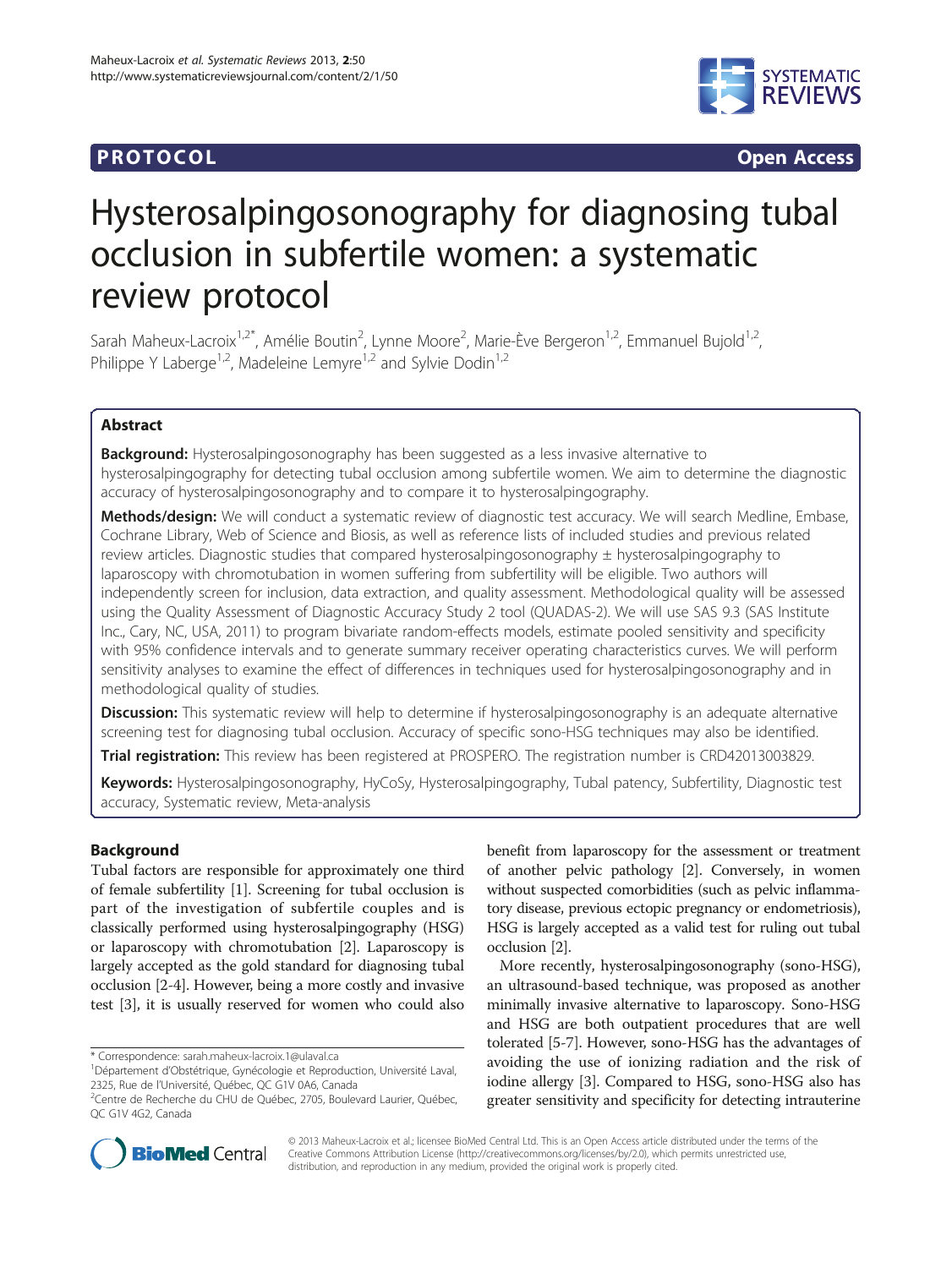pathologies [\[8,9\]](#page-4-0) and enables concomitant visualization of the ovaries and the myometrium [\[3\]](#page-4-0).

A previous systematic review with meta-analysis comparing sono-HSG and HSG to laparoscopy for diagnosing tubal occlusion was published in 1997 [[10](#page-4-0)]. In this review, sono-HSG was associated with a 10% rate of false occlusion and 7% of false patency compared to 13% and 11%, respectively, with HSG. However, several reports have been published after this review [\[3](#page-4-0)]. Over the years, the techniques for sono-HSG have been improved with the arrival of new contrast media, three-dimensional (3D) ultrasonography, color-coded 3D power Doppler imaging, and increasing resolution of ultrasound [\[11-13\]](#page-4-0).

The primary objective of our study is to determine the diagnostic accuracy of sono-HSG for detecting tubal occlusion in women suffering from subfertility. The secondary objective is to compare the diagnostic accuracy of sono-HSG and HSG in reference to laparoscopy with chromotubation. We plan to investigate sources of heterogeneity such as differences in the techniques used to perform sono-HSG and methodological quality of the included studies.

# Methods

#### Design

The design of this systematic review was elaborated by a multidisciplinary group of experts (for example, reproductive endocrinology and infertility, sonography in obstetrics and gynecology, minimally invasive gynecology, research methodology) using methodological approaches outlined in the Cochrane Handbook for Systematic Review of Diagnostic Test Accuracy [\[14\]](#page-4-0). This protocol was written in accordance with the Preferred Reporting Items for Systematic Reviews and Meta-Analyses (PRISMA) [[15\]](#page-4-0) criteria and has been registered with PROSPERO (#CRD42013003829).

#### Information sources and search strategy

We will search Medline, Embase, Cochrane Library, and the Web of Science from their inception. Biosis will be used to identify relevant abstracts and conference proceedings. The search strategy for Pubmed is presented in Table [1](#page-2-0). As recommended in the literature [\[16](#page-4-0)-[18](#page-4-0)], we developed search strategies with terms related to the index test (sono-HSG) and the target condition (tubal occlusion) and did not use any filter for diagnostic studies to maximize the sensitivity of the search strategies. All strategies were revised by a healthcare librarian and all authors. Finally, we will look at reference lists and citations of relevant articles (previous reviews and included studies) to identify any additional eligible studies.

#### Eligibility criteria and study selection

We will consider all studies assessing the diagnostic accuracy of sono-HSG for diagnosing tubal occlusion among a subfertile population. There will be no restriction in terms of publication date or language. Studies published in languages other than English or French will be translated. Studies including women suffering from recurrent spontaneous miscarriages will be eligible. However, we will exclude studies that include populations having no desire for fertility (for example, assessment of tubal occlusion after a hysteroscopic tubal occlusion procedure).

Laparoscopy with chromotubation is widely recognized as the gold standard in assessing tubal patency [\[2,3\]](#page-4-0) as its findings are highly correlated with spontaneous pregnancy rate [\[4](#page-4-0)]. Thus, we will consider exclusively studies using laparoscopy as reference standard. Studies considering other modalities as gold standard, such as HSG, hysteroscopic selective tubal cannulation under fluoroscopic guidance or vaginal laparoscopy, will be excluded [\[19](#page-4-0)]. For studies using HSG as a comparator test (that is, additionally assessing the accuracy of HSG compared to laparoscopy), data on the diagnostic accuracy of HSG will be retained in order to make a direct comparison of accuracy between sono-HSG and HSG.

We will consider consecutive and random series of patients as well as case-control designs. For studies using partial verification (gold standard achieved only in a subgroup of participants), we proceeded according to recent recommendations [\[20,21](#page-4-0)]. Studies with partial verification will not be systematically excluded in order to obtain an increased precision and a better generalizability. Studies using a random partial verification will be included as they are not prone to the partial verification bias. In cases of non-random partial verification, studies will be included in the review only if adjustment for the verification bias is possible. That is, if determinants of the partial verification are known and verification in each strata is random and in known proportions.

Eligibility assessment will be performed independently by two reviewers screening titles, abstracts, and full text publications, when required. If disagreements are not resolved by consensus, a third reviewer will be consulted. We will collect reasons for full-text exclusion. To avoid duplication, author names, sample sizes and results of studies will be compared.

### Data collection

Two reviewers will extract data from included studies and disagreements will be resolved by discussion. If consensus is not reached, a third reviewer will be consulted. We developed a standardized data abstraction form, which was pilot-tested on three studies [[22](#page-4-0)-[24](#page-4-0)] and refined accordingly. The following information will be extracted from each study: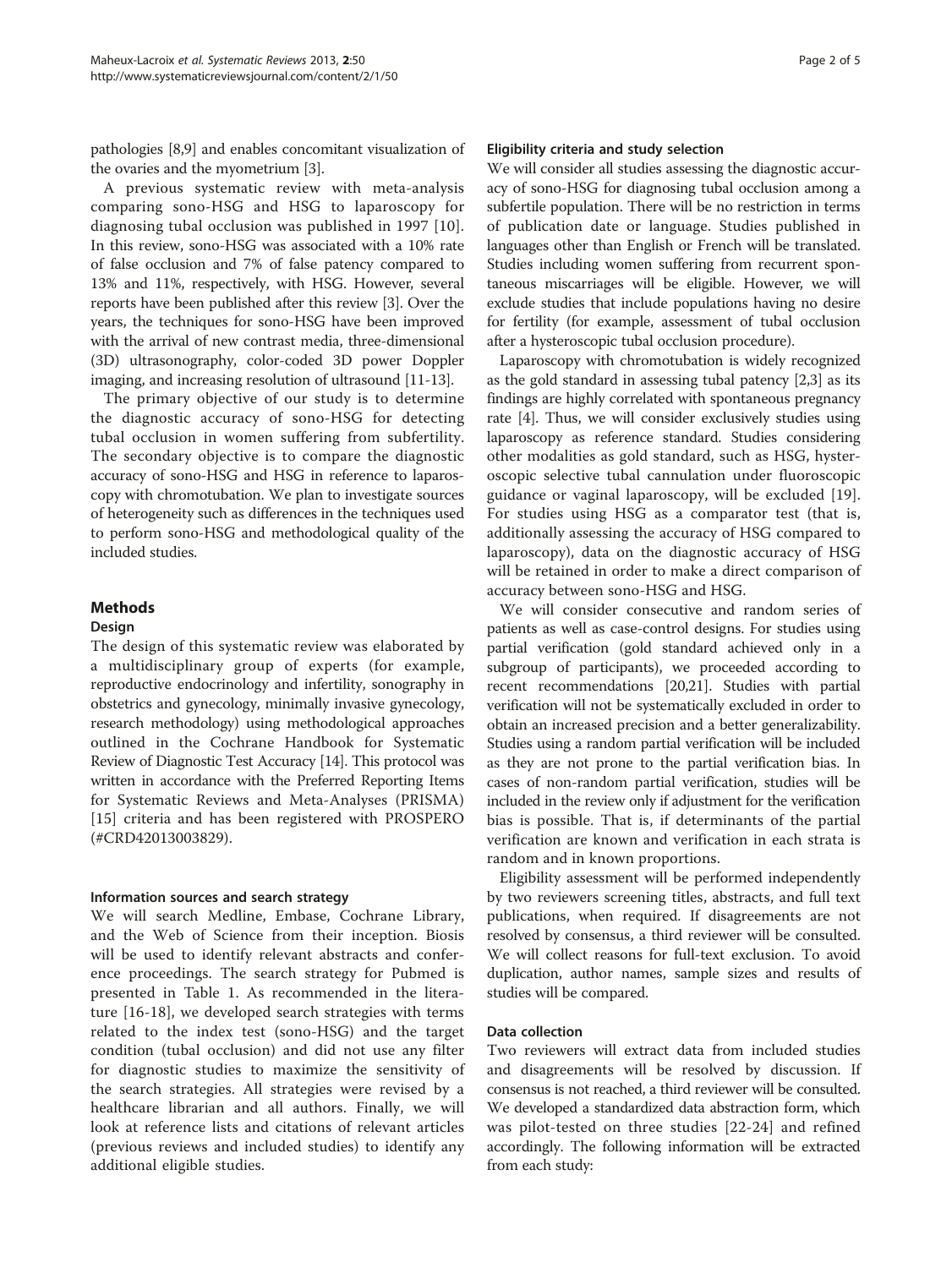<span id="page-2-0"></span>

|    | Search                                                                                                                                                                                                                                                                                                                                                                                                                                                                                                                                                                                                                                                                                                                                                                                                                        | <b>Results</b> |
|----|-------------------------------------------------------------------------------------------------------------------------------------------------------------------------------------------------------------------------------------------------------------------------------------------------------------------------------------------------------------------------------------------------------------------------------------------------------------------------------------------------------------------------------------------------------------------------------------------------------------------------------------------------------------------------------------------------------------------------------------------------------------------------------------------------------------------------------|----------------|
| #1 | Fallopian Tube Patency Tests [Mesh] OR Hysterosalpingo-contrast-sonography [tiab] OR "Hysterosalpingo-contrast<br>sonography" [tiab] OR "Hysterosalpingo contrast sonography" [tiab] OR Hysterosalpingo-contrast-ultrasonography<br>[tiab] OR "Hysterosalpingo-contrast ultrasonography" [tiab] OR "Hysterosalpingo contrast ultrasonography" [tiab] OR<br>Hysterosalpingo-foam-sonography [tiab] OR "Hysterosalpingo-foam sonography" [tiab] OR "Hysterosalpingo foam<br>sonography" [tiab] OR Hysterosalpingosonography [tiab] OR Hysterosonosalpingography [tiab] OR<br>Sonohysterosalpingography [tiab] OR HyCoSy [tiab] OR HyFoSy [tiab] OR Sono-HSG [tiab] OR SonoHSG [tiab] OR<br>"Sono HSG" [tiab] OR Ultrasonography [Mesh] OR *Ultrasound* [tiab] OR *Sonogra* [tiab] OR *Ultrason* [tiab] OR<br>*Echograph* [tiab] | 387435         |
| #2 | Fallopian tube diseases [Mesh] OR ((Fallopian tubes [Mesh] OR Tubal [tiab] OR tube [tiab] OR tubes [tiab]) AND<br>(patenc* [tiab] OR block* [tiab] OR occlusi* [tiab] OR obstructi* [tiab] OR damage* [tiab])                                                                                                                                                                                                                                                                                                                                                                                                                                                                                                                                                                                                                 | 15021          |
| #3 | Animals [Mesh] NOT Humans [Mesh]                                                                                                                                                                                                                                                                                                                                                                                                                                                                                                                                                                                                                                                                                                                                                                                              | 3728027        |
| #4 | #1 AND #2 AND #3                                                                                                                                                                                                                                                                                                                                                                                                                                                                                                                                                                                                                                                                                                                                                                                                              | 962            |

- 1) study characteristics and methods: study design, inclusion and exclusion criteria, flow diagram, setting, country, language of publication;
- 2) description of the technique used for sono-HSG: resolution, two-dimensional (2D) or three-dimensional (3D) device, vaginal or abdominal probe, type of contrast, type of catheter, and use of Doppler;
- 3) measures of diagnostic accuracy of sono-HSG (and HSG when available) in reference to laparoscopy.

For comparison purposes, we will consider a non-patent tube as a positive test and data of studies will be converted if needed. If published data does not allow us to obtain or derive the number of true positives (TP), false positives (FP), true negatives (TN) and false negatives (FN), we will attempt to contact the corresponding author of the study.

#### Assessment of methodological quality

Two reviewers will independently assess the risk of bias and applicability concerns using a checklist derived from the Quality Assessment of Diagnostic Accuracy Study 2 (QUADAS-2) tool [[25\]](#page-4-0) ([web appendix\)](#page-3-0). In case of discrepancy, a third reviewer will be consulted. An interval of no more than one month between the tests will be considered appropriate. Sono-HSG (± HSG) results must be interpreted without the knowledge of the results of laparoscopy. However, we will consider the lack of blinding in the interpretation of laparoscopy results to be associated with a low potential for bias. Reviewers' judgments about risks of bias and applicability concerns will be used in sensitivity analyses to examine the effects of methodological quality of studies.

#### **Outcomes**

The primary outcome will be the diagnostic accuracy of sono-HSG for detecting tubal occlusion. The secondary outcome will be the direct comparison of the diagnostic accuracy of sono-HSG and HSG.

#### Statistical analysis and data synthesis

Meta-analyses will be performed by computing TP, TN, FP, and FN results of each study in bivariate hierarchical random-effects models using SAS 9.3 (SAS Institute Inc., Cary, NC, USA, 2011). Cochrane Review Manager version 5.2 (The Nordic Cochrane Centre, The Cochrane Collaboration, Copenhagen, Denmark, 2012) will be used to present the results. Pooled and individual estimates of sensitivity and specificity and 95% confidence intervals (CI) will be presented in forest plots. We will generate summary receiver operating characteristics (SROC) curves using point estimates for each study as well as a symmetrical summary curve, a summary point estimate, 95% confidence region, and 95% prediction region. Direct comparison of sono-HSG and HSG accuracy will also be achieved using bivariate models.

The magnitude of heterogeneity will be assessed by calculating the 95% prediction region on SROC curves [[26\]](#page-4-0). We will perform sensitivity analyses with bivariate hierarchical random-effects model and examine the effect of differences in the technique used for sono-HSG (2D versus 3D, low  $( \leq 5$  MHz) versus high resolution (> 5 MHz), use of Doppler, vaginal versus abdominal probe, Echovist versus saline, and use of a catheter with balloon versus catheter without balloon), and in methodological quality of studies (low versus high or unclear risks of bias and applicability concerns).

#### **Discussion**

Assessment of tubal patency is an important part of the investigation of infertile couples as tubal factors are responsible for almost one third of cases of female subfertility [[1\]](#page-4-0). The proposed systematic review is based on recommended methodological approaches [[14](#page-4-0),[15](#page-4-0),[25](#page-4-0)] and will determine the accuracy of sono-HSG for the diagnosis of tubal occlusion in women suffering from subfertility. This review will also permit comparison of sono-HSG with HSG, the latter being widely used and accepted as a reliable test for ruling out tubal occlusion in this population [[2,3,27,28](#page-4-0)].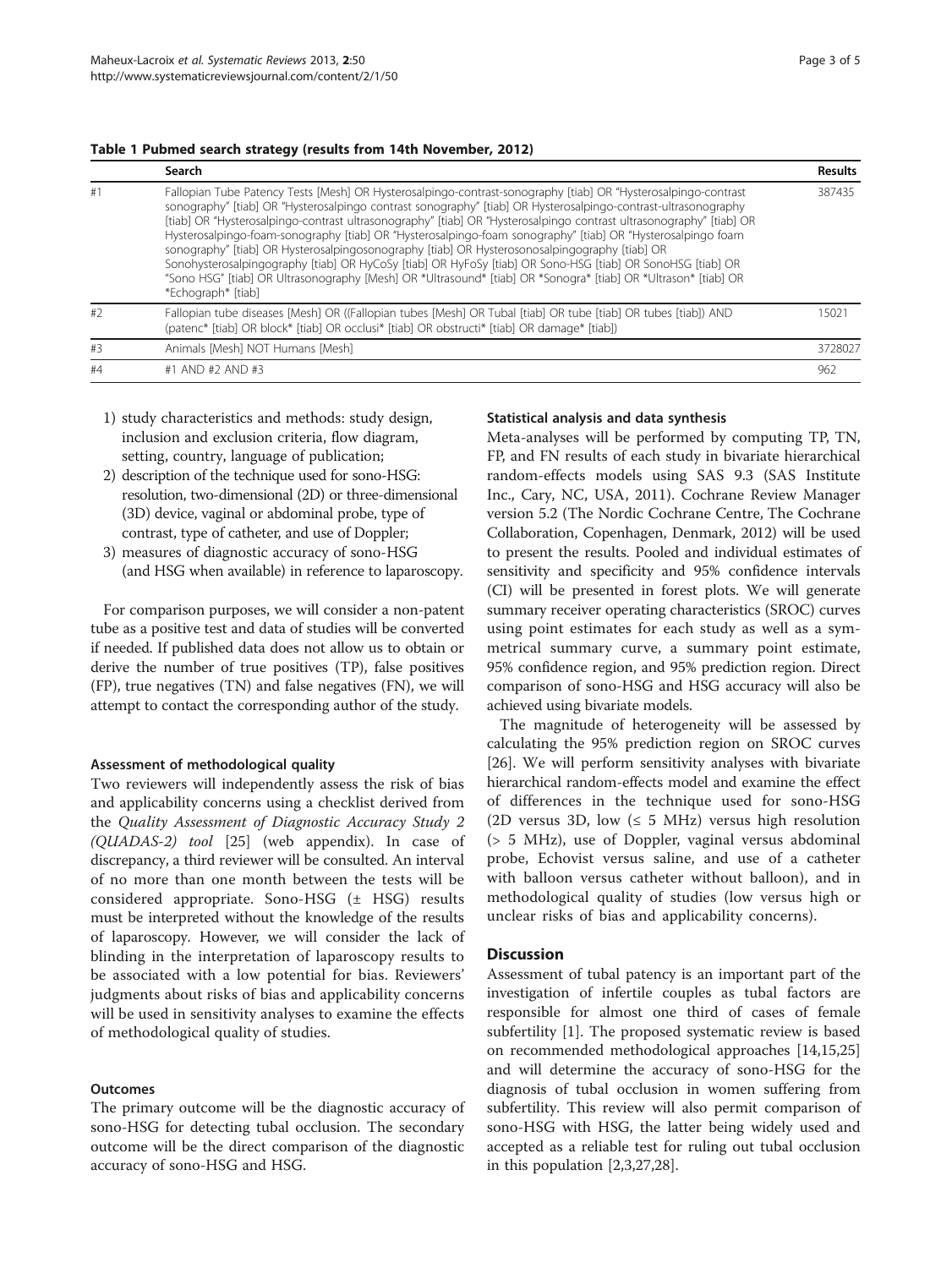<span id="page-3-0"></span>Previous diagnostic test studies conducted on the subject have reported variable results, which may be linked to imprecision or variable methodological quality. Discrepancies may also be associated with differences in the techniques used for sono-HSG, which have greatly changed in the past decade with technological developments [\[11-13](#page-4-0)]. This systematic review will allow us to determine whether sono-HSG is an adequate screening test for diagnosing tubal occlusion. It will also determine if sono-HSG could replace HSG for the screening of tubal occlusion considering that sono-HSG is associated with several advantages over HSG including better diagnostic accuracy for uterine pathologies [[8,9](#page-4-0)], concomitant assessment of ovaries and myometrium and avoidance of radiation and risk of iodine allergy [[3\]](#page-4-0). The systematic review could also identify specific sono-HSG techniques associated with greater sensitivity and/or specificity. We plan to communicate the results of the review by presenting research abstracts at conferences and by publishing the results in a peer-reviewed journal.

# Web appendix

# Quality checklist derived from QUADAS-2 tool

- 1. Patient selection
	- a. Risk of bias
		- Was a consecutive or random sample of patients enrolled? Yes, No, Unclear
		- Was a case-control design avoided? Yes, No, Unclear
		- Did the study avoid inappropriate exclusion? Yes, No, Unclear
		- Could the selection of patients have introduced bias? Low, High, Unclear
	- b. Concern regarding applicability
		- Is there concern that the included patients do not match the review question? Low, High, Unclear
- 2. Index tests: hysterosalpingosonography
	- (sono-HSG) ± hysterosalpingography (HSG)
	- a. Risk of bias
		- $\bullet$  Was the sono-HSG  $\pm$  HSG results interpreted without knowledge of the results of the reference standard? Yes, No, Unclear
		- Was the definition of a positive test prespecified? Yes, No, Unclear
		- Could the conduct or interpretation of the sono-HSG ± HSG have introduced bias? Low, High, Unclear
	- b. Concern regarding applicability
		- Is there concern that sono-HSG  $\pm$  HSG, its conduct, or interpretation differs from the review question? Low, High, Unclear
- 3. Reference standard: laparoscopy with chromotubation
	- a. Risk of bias
		- Is there a standard likely to correctly classify the target condition? Yes, No, Unclear
		- Could the conduct or interpretation of the laparoscopy have introduced bias? Low, High, Unclear
	- b. Concern regarding applicability
		- Is there concern that tubal patency as defined by the reference standard does not match the review question? Low, High, Unclear
- 4. Flow and timing
	- a. Risk of bias
		- Was there an interval of no more than one month or one cycle between the index test(s) and the reference standard? Yes, No, Unclear
		- Did patients receive the same reference standard? Yes, No, Unclear
		- Did all patients in the analysis receive the reference standard? Yes, No, Unclear
		- Were at least 90% of eligible patients included in the analysis? Yes, No, Unclear
		- Could the patient flow have introduced bias? Low, High, Unclear

#### Abbreviations

2D: Two-dimensional; 3D: Three-dimensional; CI: Confidence interval; FN: False negative; FP: False positive; HSG: Hysterosalpingography; QUADAS-2: Quality Assessment of Diagnostic Accuracy Study 2; TN: True negative; TP: True positive; Sono-HSG: Hysterosalpingosonography; SROC: Summary receiver operating characteristic.

#### Competing interests

The authors declare that they have no competing interests.

#### Authors' contributions

SML, SD, MEB, PL and ML developed the objectives of the review and established its relevance in relation to the current literature. SML and AB developed the search strategies and the data abstraction form, which were then approved by the rest of the authors. SML, AB, LN, SD and EB ensured the methodological quality of the protocol. SML drafted the first version of the manuscript with significant input from all other authors. All authors have read and approved the final version of the manuscript.

# Authors' information

SML is a resident in obstetrics and gynecology and PhD candidate in epidemiology at Université Laval. AB is a PhD candidate in epidemiology at Université Laval and specializes in methodology related to systematics reviews. LM is Assistant Professor at Université Laval and biostatistician and epidemiologist at the Centre de Recherche du CHU de Québec. MEB is a gynecologist who performed a fellowship in reproductive endocrinology and infertility at the University of Oxford. EB is Associate Professor in Obstetrics and Gynecology at Université Laval and clinician-scientist at the Centre de Recherche du CHU de Québec with expertise in obstetrical and gynecological sonography and in systematic reviews. PL and ML are gynecologists specialized in minimally invasive gynecology at the CHU de Québec. SD is Professor in Obstetrics and Gynecology at Université Laval and clinician-scientist at the CHU de Québec, with expertise in systematic reviews.